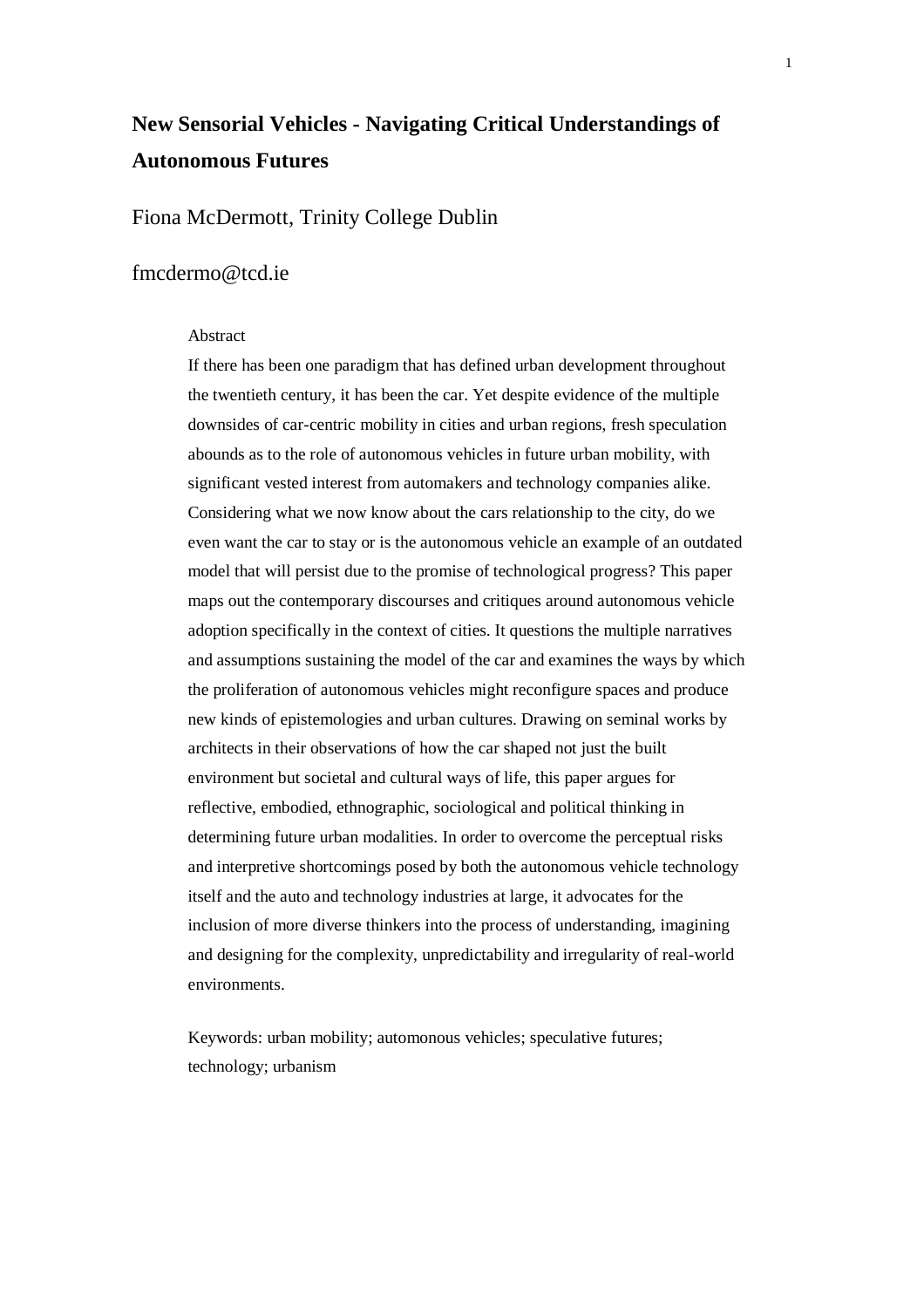## **Intentional Capture, A Sensibility Primer**

In the early 1970s, the architect Alison Smithson documented her experience of several car journeys as she traveled from London to her Wiltshire cottage in the English countryside. The resultant publication *AS in DS: An Eye on the Road*, is an illustrated diary featuring the texts, photographs and sketches of the surrounding environment as observed by Smithson (AS) from the front seat of her Citroën DS 19 (DS).<sup>1</sup>



Figure 1. AS in DS: An Eye on the Road, Alison Smithson, 1983.

The documentation featured in the book is an embodied attempt to capture detailed impressions of a modality that had been so seamlessly adopted by the generation at that time that few had stopped to consider the spatial and environmental changes as well as the new behaviours which were unconsciously developed as a result. By recording the journeys, Smithson wanted to uncover the lost ability to observe the multivariate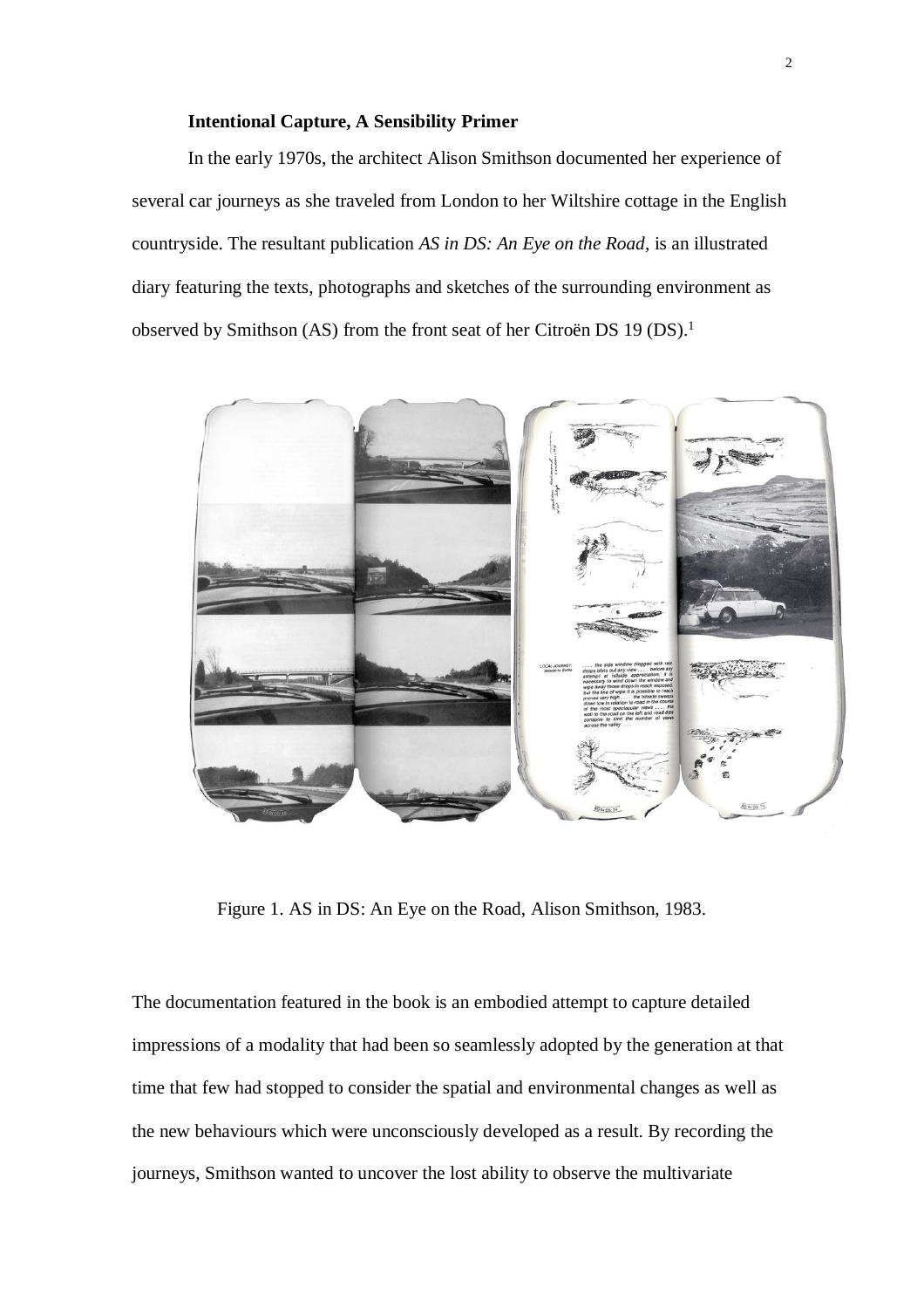changes wrought by the car. As Peter Smithson, describes what he believed to be the contribution of the book:

This is a diary of car-movement recording the evolving sensibility of a passenger in a car to the post-industrial landscape…In the last quarter of the twentieth century, we have inherited a literature of man and machine in nature but there is as yet no equivalent of the eighteenth century's understanding which penetrated to all levels of society through the work of writers, artists, landscape designers, and architects. This primer is a document reaching out towards such an understanding." <sup>2</sup>

With *AS in DS*, Smithson developed new notions about the role of the car in architecture and town planning, as seen from the motorway, the road, the street, the parking lot, and right up to the entrance of the house. But beyond changes to the physical environment, she also sought to parse the ways by which the car had fundamentally changed human behaviour:

The mobility that the car has given to everyone has helped to change our social patterns and progressively, our social needs; for example, we no longer need to go to the centre we move to many centres … and out of the city … and out of the country altogether. Our social activity has adjusted; instead of sitting in a public auditorium or walking a city street, we are as other people in a similar vehicle: social contact is by implication … we are told about it; watch it, occasionally read about it; but our physical experience of community adhesion is that 'we drive it'. <sup>3</sup>

Years earlier, in 1968, Robert Venturi, Denise Scott Brown, Steven Izenour and a group of students from the Yale School of Art and Architecture took a trip to Las Vegas to study the architecture and form of a city that was regarded as a "non-city", the outgrowth of a "strip", along which were placed parking lots and singular frontages for gambling casinos, hotels, churches and bars.

The aim of the study was twofold. They sought, firstly, in an unbiased manner, to begin to understand the recently emerged physical form and secondly, to start to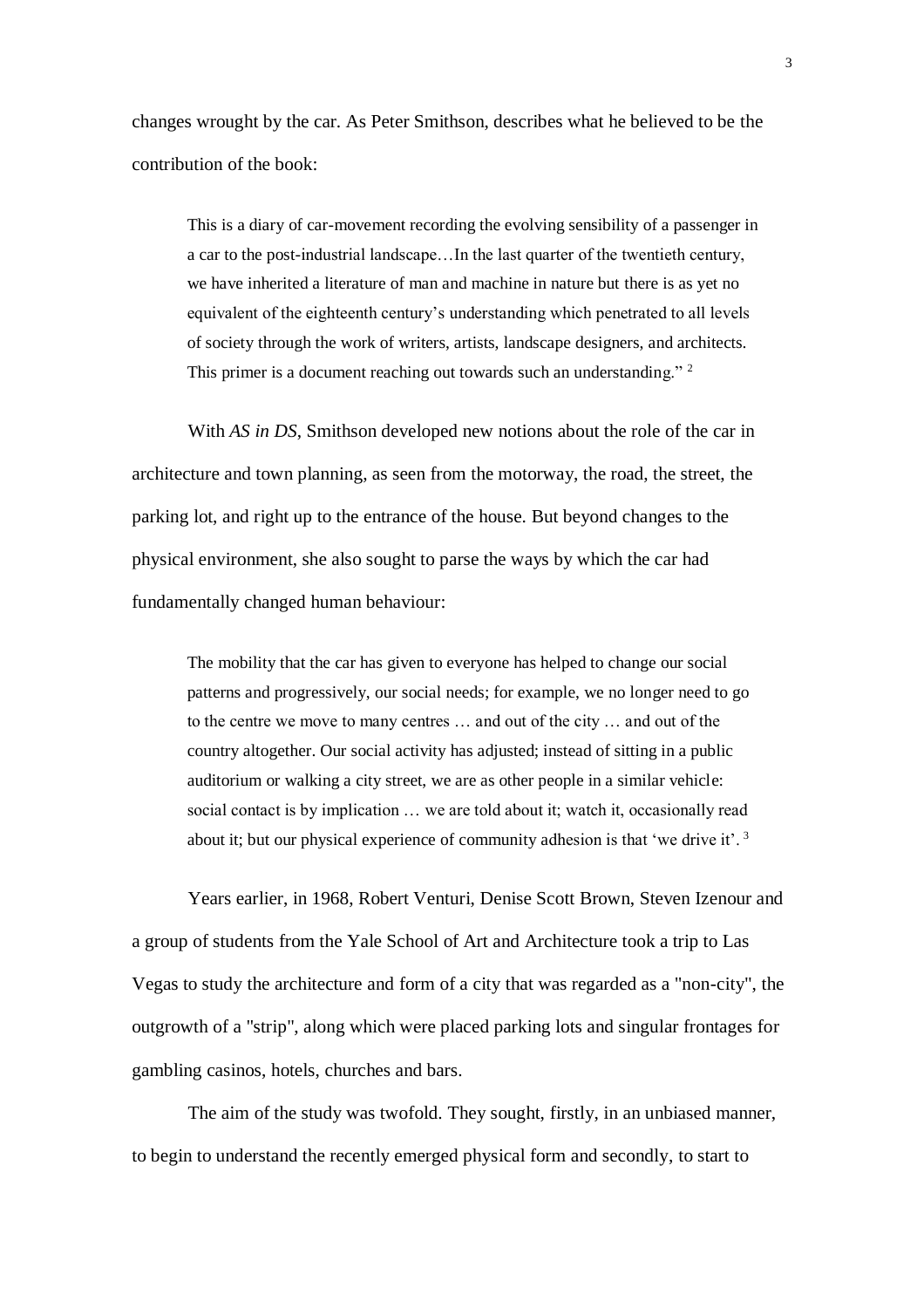develop analytical methods to deal with these new forms and spaces. Overlooked by other architects at the time, the group believed that the study of the architecture of commercial strips and types of spaces created as a result of the car was as significant as those of ancient and medival cities had been for previous generations of architects and urbanists. <sup>4</sup>



Figure 2. Learning from Las Vegas: The Forgotten Symbolism of Architectural Form, Robert Venturi, Denise Scott Brown, and Steven Izenour. 1972.

The research group carefully defined the components of strip and sprawl and considered the factors that caused the form and the aesthetics of the built environment to be as they were – primarily the car, the geometry induced by its motion and the ability of the human brain to react to communication from the environment while the body is travelling at approximately thirty-five miles per hour. Famously, they "saw and collected things that others had missed in their haste to get out of the 'ugly', debased commercial environment." <sup>5</sup> By looking coldly and analytically at their subject matter,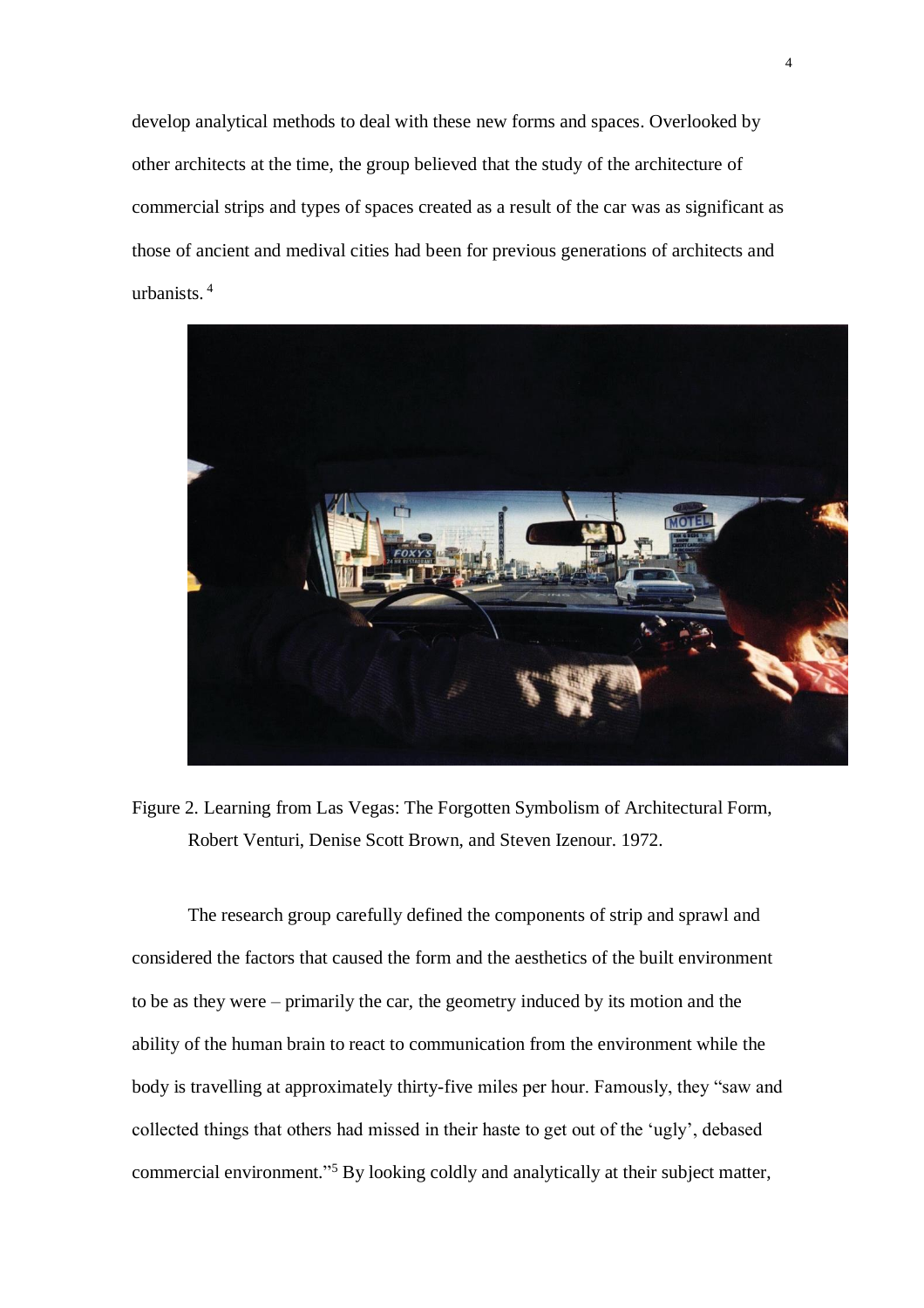they were able to demonstrate the strip's logic and validity as a system, taking a pointed acceptance of American sprawl and vernacular architecture, as well as accounting for the human activities and interactions it created.

#### **What the Car Did - And What It Might Do**

After a century during which the car dramatically reordered city streets, urban form and land use, not to mention society at large, it became increasingly obvious that it was not the future of urban mobility. As the physical and social impacts of widespread car ownership unfolded, the costs of environmental pollution, public health issues, social isolation, and congestion began to outstrip the benefits. From the early 1980s onwards, many cities and urban regions were quickly overwhelmed by the downsides of carcentric mobility. It seemed as if the motor had reached the end of the road. But now the car, with the help of a technological reboot, has been steered toward a fantastical future, as fresh speculation abounds as to how autonomous vehicles (AVs) might reconfigure urban spaces and produce new modes of mobility and inhabitation.

#### *Contemporary Speculation*

According to members of the Institute of Electrical and Electronics Engineers (IEEE), by 2040, 3 out of 4 vehicles will be autonomous.<sup>6</sup> A report jointly published by Bloomberg Philanthropies and the Aspen Institute on the future of AVs in cities, claims that the adoption will not primarily benefit rural areas but instead *cities.* This it claims, is due in part to the *"*new opportunities to right-size vehicles for urban use", liberating cities from the past struggle with the car's demands for space.<sup>7</sup> The global consultancy firm, McKinsey, too purport that the onset of AVs will herald a great spatial liberation, claiming that by 2050, the uptake of shared AVs will cut parking needs by some 1.4 million acres in the US.<sup>8</sup> Aside from freeing up space for better uses, many believe that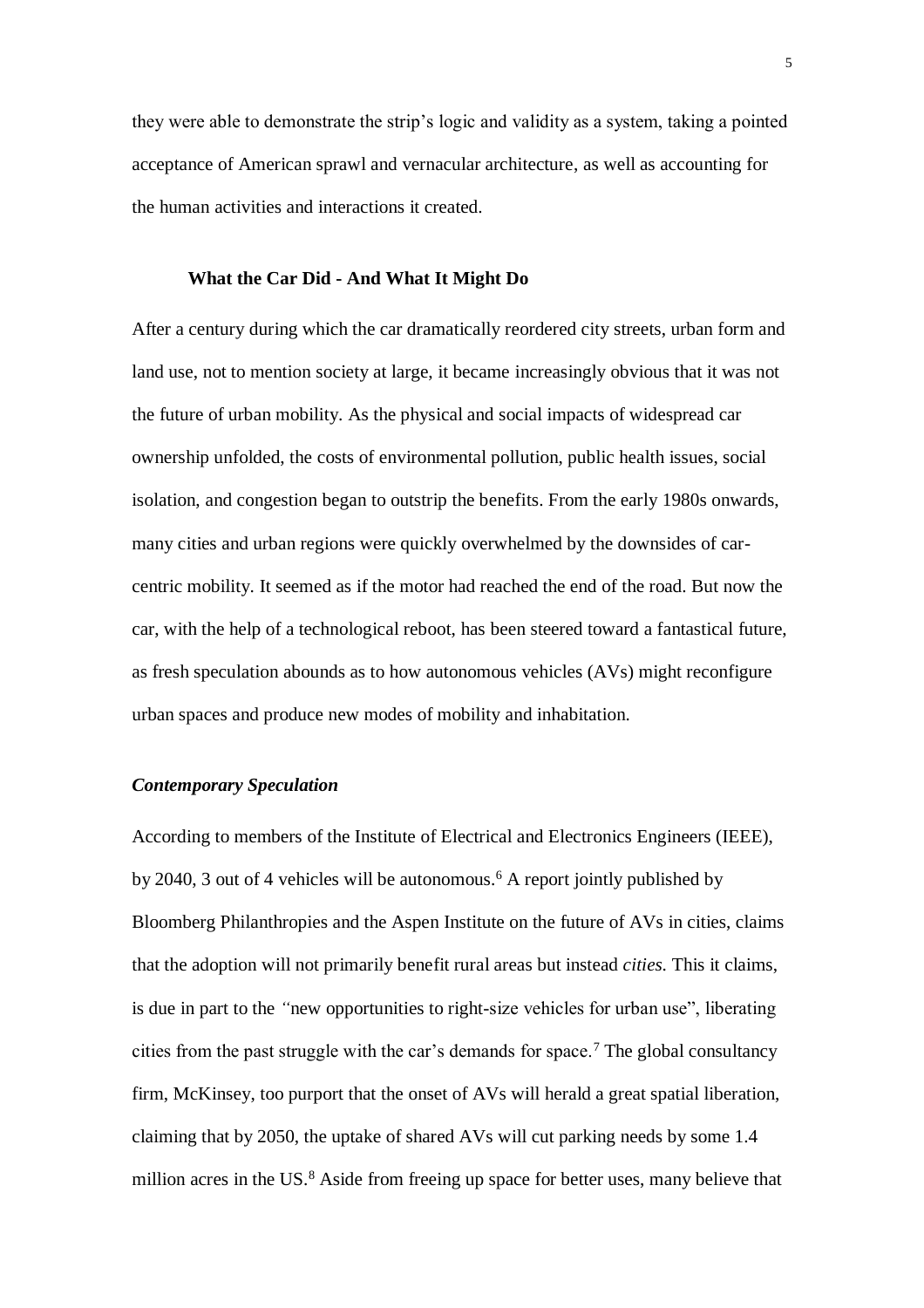AVs will be the answer to a whole host of wicked problems, including easing congestion, shortening commutes, reducing fuel consumption, slowing global warming, enhancing accessibility, as well as improving public health and social equity.<sup>9</sup> When Mercedes-Benz announced its fully autonomous multipurpose vehicle earlier this year, the company proclaimed it would "enables on-demand, sustainable and efficient movement of people and goods" and "reduce traffic flows, relieve inner-city infrastructures and contribute to an improved quality of urban life."<sup>10</sup>

The AV is commonly presented as pragmatic and politically benign. This resonates with what Kitchin and Dodge argue is common with the introduction of automated technologies:

different groups with vested interests using "discourses relating to issues such as safety, security, efficiency, anti-fraud, empowerment, productivity, reliability, flexibility, economic rationality, and competitive advantage, to induce a process of interpellation, wherein the large majority of people willingly and voluntarily subscribe to and desire their logic, trading potential disciplinary effects against benefits. $11$ 

In this sense, the narrative of progress offered by AVs is commonsensical, it is a future to good to refuse. Writer Adam Greenfield warns of the dangers of succumbing to the promise of automation that is ideologically driven by certain actors with deep investments. Acknowledging that emerging automated technologies have the potential to changes how people engage with the world, he insisted that we must develop "some sense of what they do is critical to understanding the deal we strike whenever we surrender control of a situation to the judgment of algorithms."<sup>12</sup>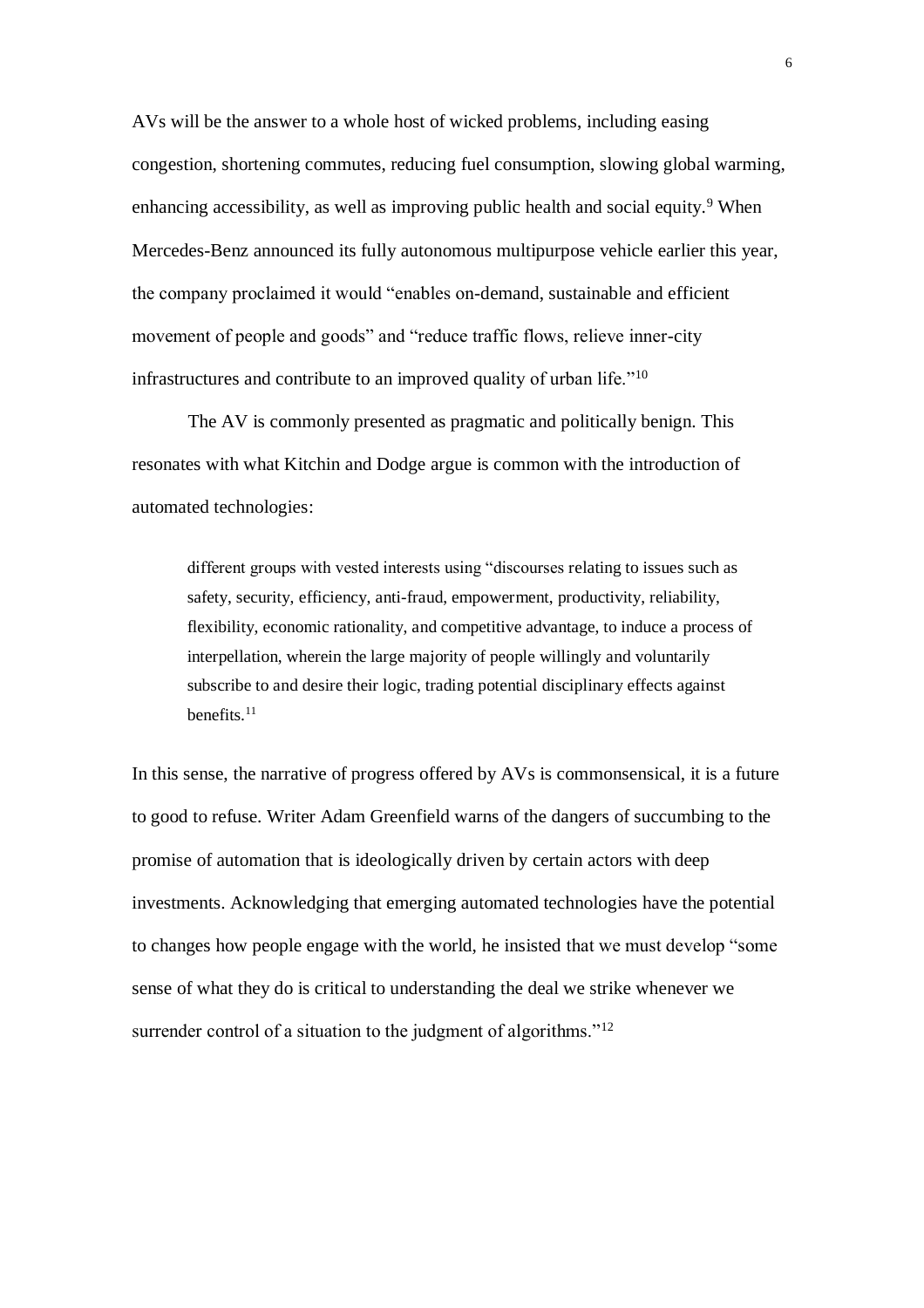# *Fantastic Technology*

Perhaps it should not be surprising that the promise of the AV has garnered as much attention as it has. The imaginary of cars that drive themselves has been around almost as long as cars have — from Bel Geddes concept for automated highways at the 1939 World's Fair, to the more far-fetched concept like in Disney's "Magic Highway, U.S.A." Shannon Mattern believes that "the self-driving car has captured the public imagination like few devices since the smartphone", suspecting that its popularity lies with a general fascination with the vehicle's "powers of perception, which are largely derived from 19th-century technologies that are familiar enough to be relatable."<sup>13</sup>

Outlandish fantasies or not, the autonomous vehicle is a future that nearly every major car company is betting on. Most of the major automakers say they expect fully autonomous vehicles to be available fifteen years from now, and many are backing that prediction with corresponding capital, from GM's \$1 billion acquisition of a selfdriving start-up, Cruise Automation, to Ford's equally large investment in the A.I. startup, Argo.

These efforts of the automotive industry dovetail neatly with a new generation of technology companies who believe technology really *is* the answer to our urban problems. Many in Silicon Valley see AVs as the future of the internet, and a massive business in their own right. In the past five years, the self-driving challenge has swept up Google, Uber, Amazon and Apple. There is also a sense that the know-how gained in building global networks for electronic commerce and communication can be retooled to re-engineer urban transportation systems from the ground up.

In the past decade, most AV pilots focused on high-speed highways. But the AV's future is in cities, where both the technology industry and traditional automakers see great opportunities and the biggest market demographics are concentrated. Although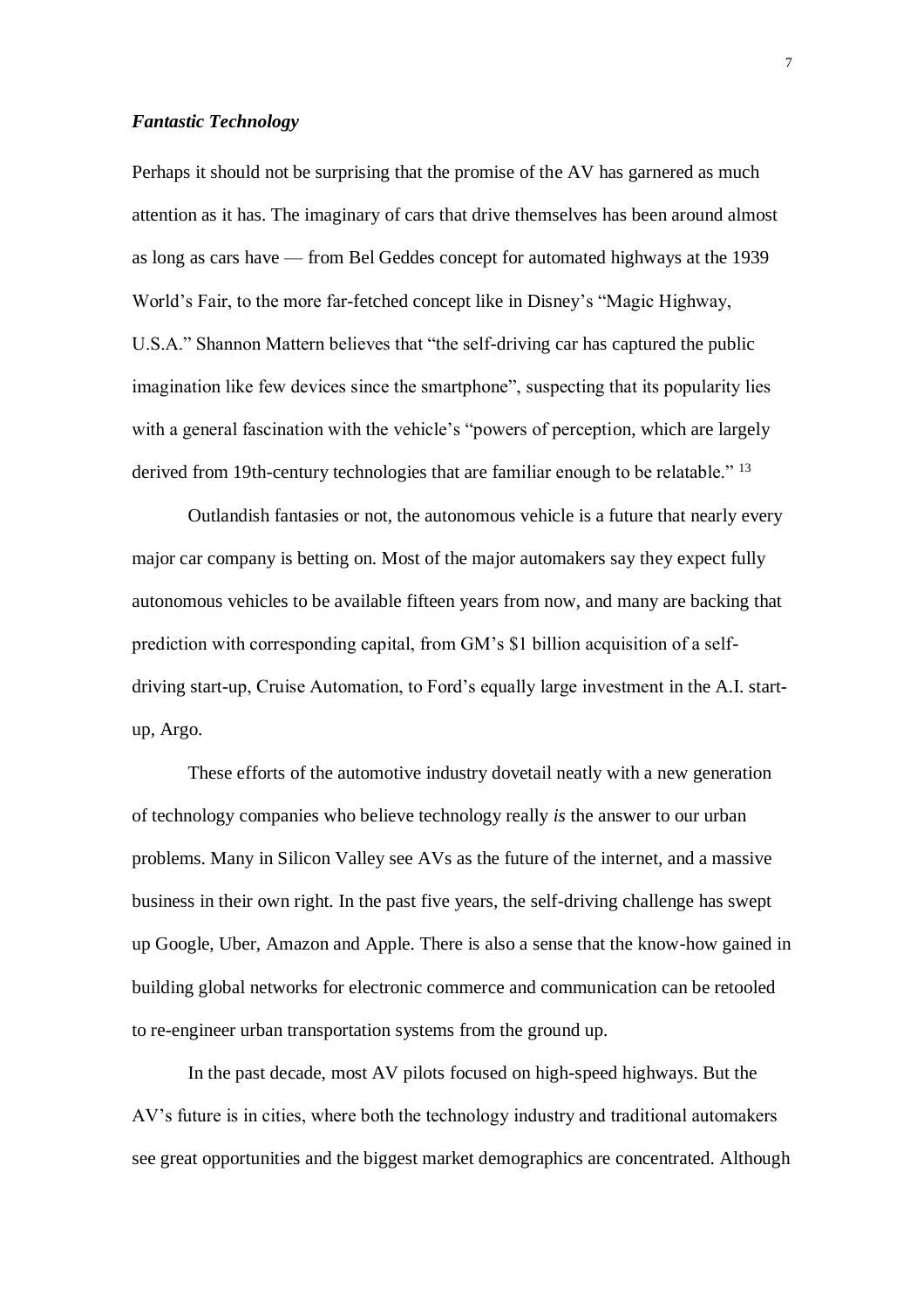city driving will be a tough technical challenge, there will still be a huge commercial prize for facilitating AV adoption in cities. The world's largest megacities now represent auto markets that are larger than many countries. According to another McKinsey study on changes in the automotive industry, as a result "[c]ity type will replace country or region as the most relevant segmentation dimension that determines mobility behavior and, thus, the speed and scope of the automotive revolution."<sup>14</sup> This demand will in turn increase the need for testing in different real-world urban contexts. Perhaps a likely strategic response from automakers is even the creation of vehicle models that are designed for individual cities or city types.

### *Urban Transformations*

Knowing the vested interests in AV adoption in cities, the question of how they might reorder spaces and produce new kinds of epistemologies and urban cultures, remains an open one. Will the AV alter the built environment as radically as the manually driven car did over the last century? And perhaps more fundamentally, considering what we know now about the cars relationship to the city, do we even want the car to stay? Is the AV an example of an outdated model that should by right fizzle out but will persist due to the promise of technological progress?

Researchers at MIT's 'Senseable City' lab, Ratti and Claudel demonstrate bountiful optimism towards the 'imminent generation' of AVs in the city. While having acknowledged that 'automobile-centric transportation systems … are insensitive to the subtleties of urban space and, at worst, destroy the fabric of the city,<sup> $15$ </sup> they somewhat contradictorily, see the AV as "bringing the death of the car culture but a rebirth of the (new) car."<sup>16</sup> With rose-tinted foresight not dissimilar to the early emancipatory visions of the automobile, they predict that 'self-driving vehicles could be programmed according to a variety of different criteria, for example, comfort, fuel efficiency, or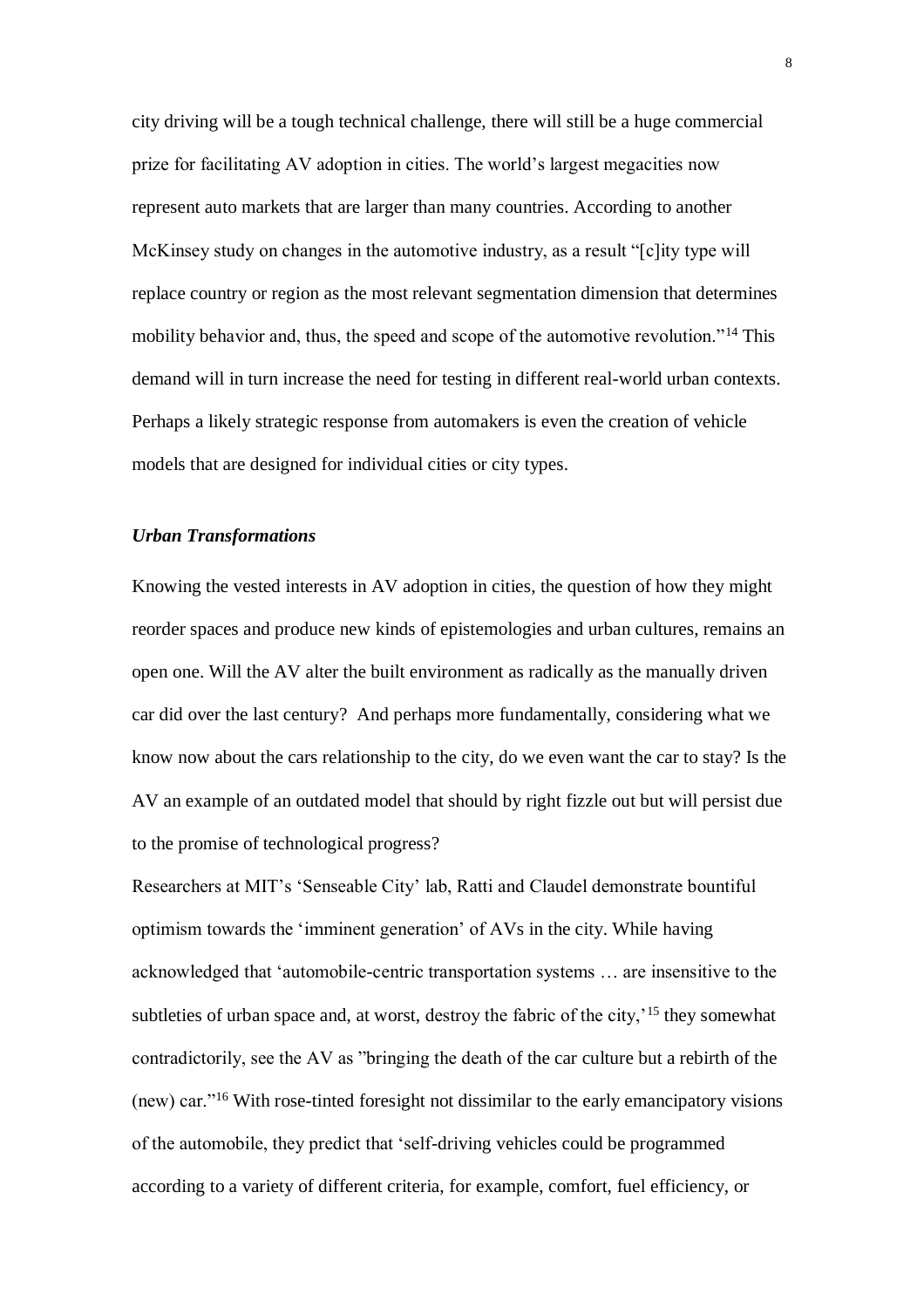shareability. Self-driving could have tremendous impact at the urban scale, where telemetry and big data analytics might optimise vehicular flows throughout the city."<sup>17</sup> For Ratti and Claudel, AVs are key to enabling a new era of shareability, a modality that they believe will in turn optimise systems and eliminate redundancy of space. But as recently proven with the case of shared car services in the US, the likes of Uber and Lyft are not reducing traffic in cities but instead actively contributing to it. A report by the San Francisco County Transportation Authority, concluded that ride-hailing services contributed approximately fifty percent of the overall increases in congestion in San Francisco between 2010 and 2016.<sup>18</sup> Similarly, a 2017 traffic study of New York City, found that ride-hailing services had put an additional 50,000 vehicles on the road over the previous four years, added 36 percent to the total miles traveled by for-hire vehicles, and added to a 15 percent increase in passenger trips.<sup>19</sup> As mobilty scholar Mimi Sheller notes, even if there were some efficiencies as a result of AVs, they could also unleash "a growing undifferentiated sprawl of quasi-urbanization."<sup>20</sup>

Others imagine a world of reconfigured aesthetics and form factors, all bent towards the legibility of machine learning. Considering the sensory shortcomings of AV technology, writer Geoff Manaugh speculates that "in an urban world filled with complex architectural forms, reflective surfaces, unpredictable weather and temporary construction sites… cities may have to be redesigned, or may simply mutate over time, to accommodate a car's peculiar way of experiencing the built environment."<sup>21</sup> In a similar vein, Florian Cramer suggests that "all cars and highways could be redesigned and rebuilt in such a way as to make them failure-proof for computer vision and autopilots … For example, by painting all cars in the same specific colors, and with computer-readable barcode identifiers on all four sides, designing their bodies within tightly predefined shape parameters to eliminate the risk of confusion with other objects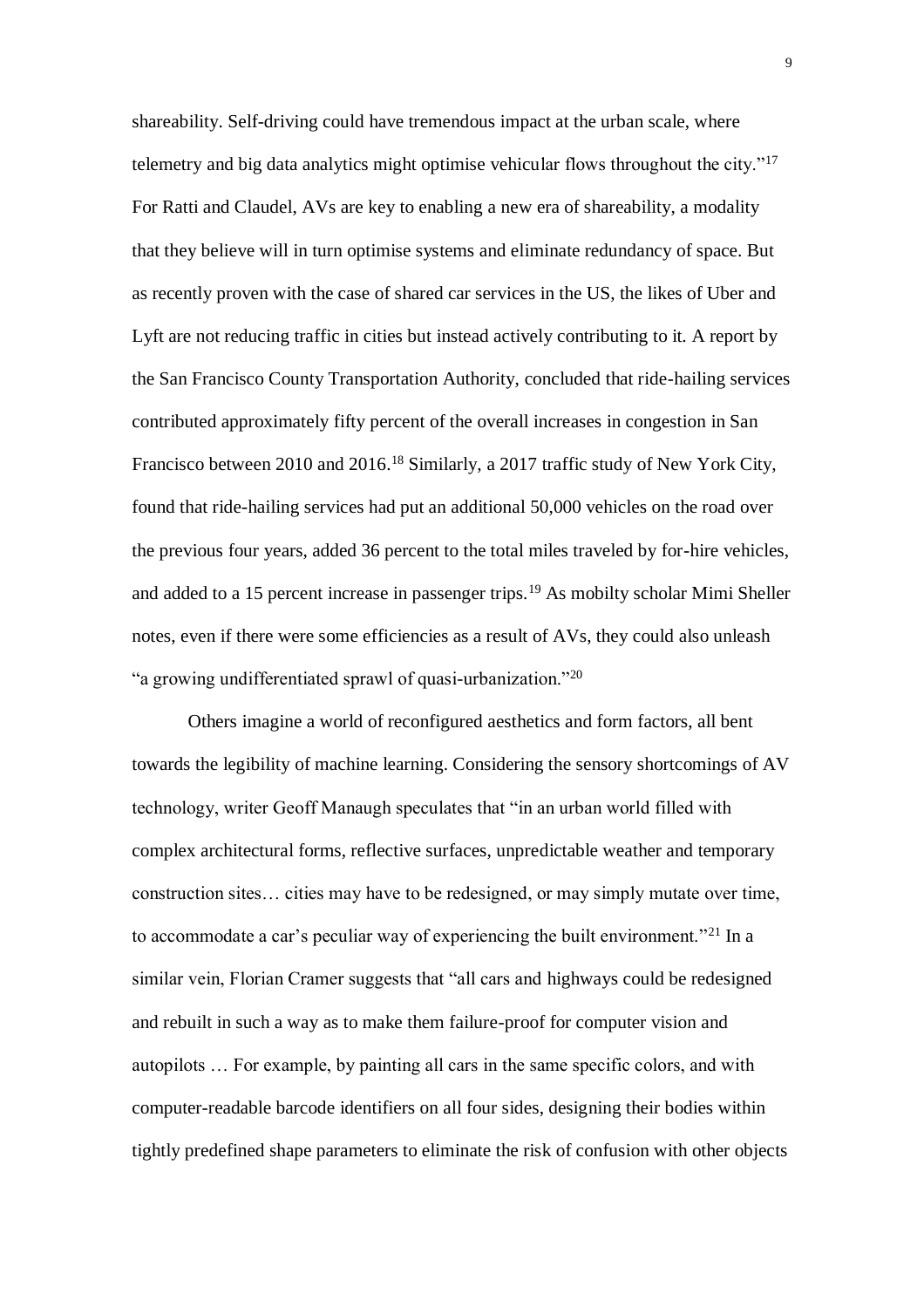... by straightening motorways to make them perfectly linear and moving cities to fit them."<sup>22</sup> In a video entitled *(Driver)Less is More* produced for Audi, the Danish architecture studio, Bjarke Ingels Group (BIG) seems to capture what Cramer talks about with eerie precision. In line with that of Ratti and Claudel, BIG's driverless city is a vision of shared mobility, 'a prim dream of pure order'. The "result is an elastic urban space that can expand and contract to accommodate peak traffic hours or allow a park or plaza to invade the car lanes to fit the demands and desires of its citizens." <sup>23</sup> The only problem being that this city seems devoid of humans.

In a somewhat dystopian yet not entirely unrealistic take, Dunne and Raby imagine a fictional world whereby the 'Digicar' is the main form of transport. While having many similarities to what we commonly imagine as an AV, in the case of the Digicar, the vehicle has evolved from an object for navigating space and time, to being an interface for navigating tariffs and markets. Every square metre of road surface and every millisecond of access, at any moment, is monetized and optimised. Passengers are required to stand to minimise the vehicle's footprint, and are happier to communicate virtually with distant friends than fellow commuters. While many contemporary ideas for AVs are presented as social spaces for relaxing commutes, Digicars are closer to economy airlines, offering the most basic, but humane experience. The Digicar is essentially a mobile computer, constantly calculating the best, most economic route. The roads are still owned by the state but companies buy bulk access and offer it to customers, much in the same way that telecom companies manage spectrum.24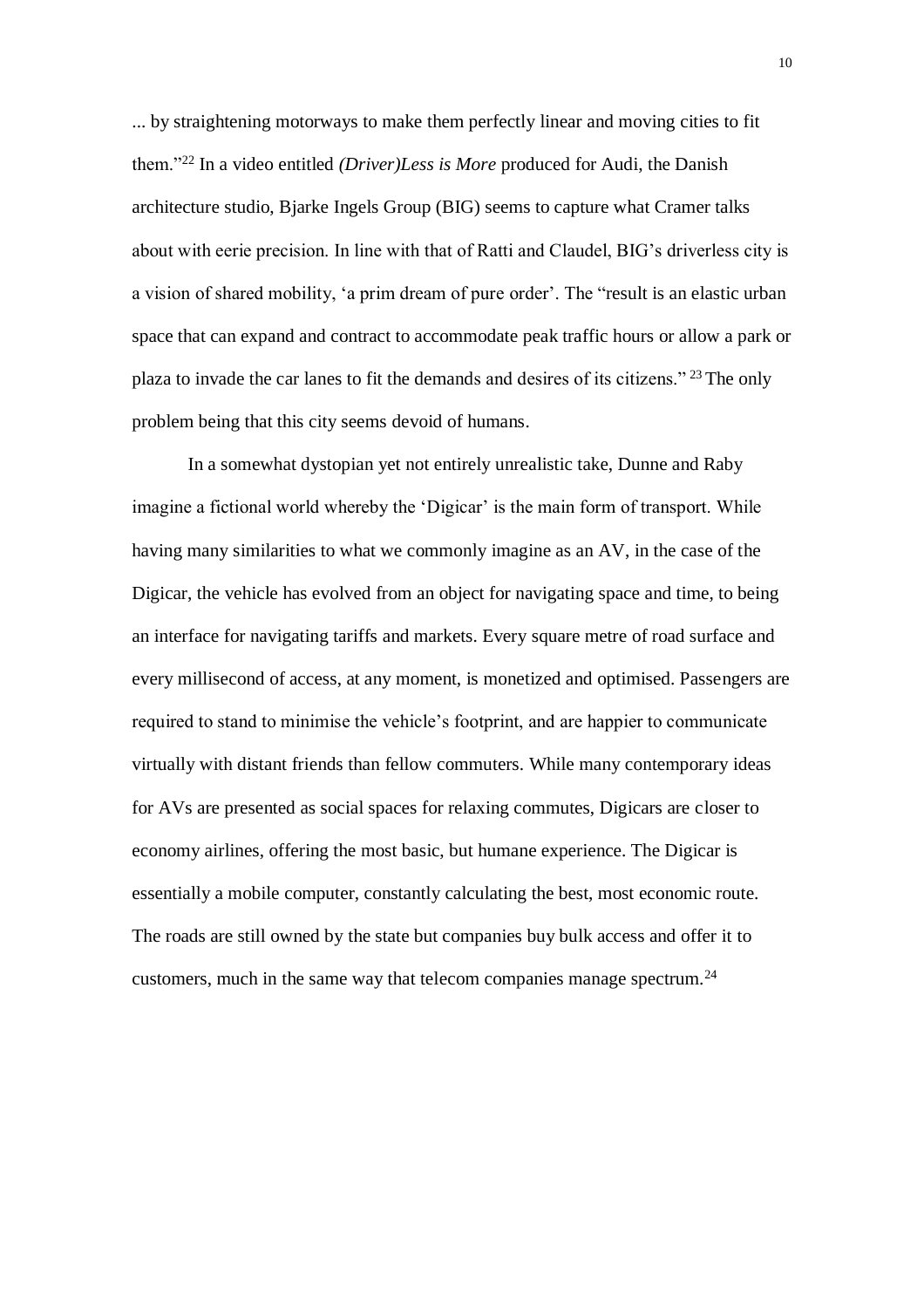

Figure 3. United Micro Kingdoms, Dunne & Raby, 2016.

Of course, AVs are only possible given huge amounts of collected and processed data ,which begs the question as to how these exhaustive amounts of information might in turn have implications for the design and use of the space. Maya Ganesh considers how the resultant mapping data from AVs will drive and shape new forms of ethics and uneven geographies. Quoting comments by Seda Gurses on the racial discrimination in way-finding apps like Waze that "help" stay out of "high crime neighbourhoods, Ganesh asks "What kind of new places will be created, and discriminations perpetuated, by autonomous driving that identify people and neighbourhoods as criminal or threatening?"<sup>25</sup>

# *Magical Thinking*

In her book, Artificial Unintelligence, Meredith Broussard is more skeptical still about the future of AVs. She believes that there are fundamental limitations when applying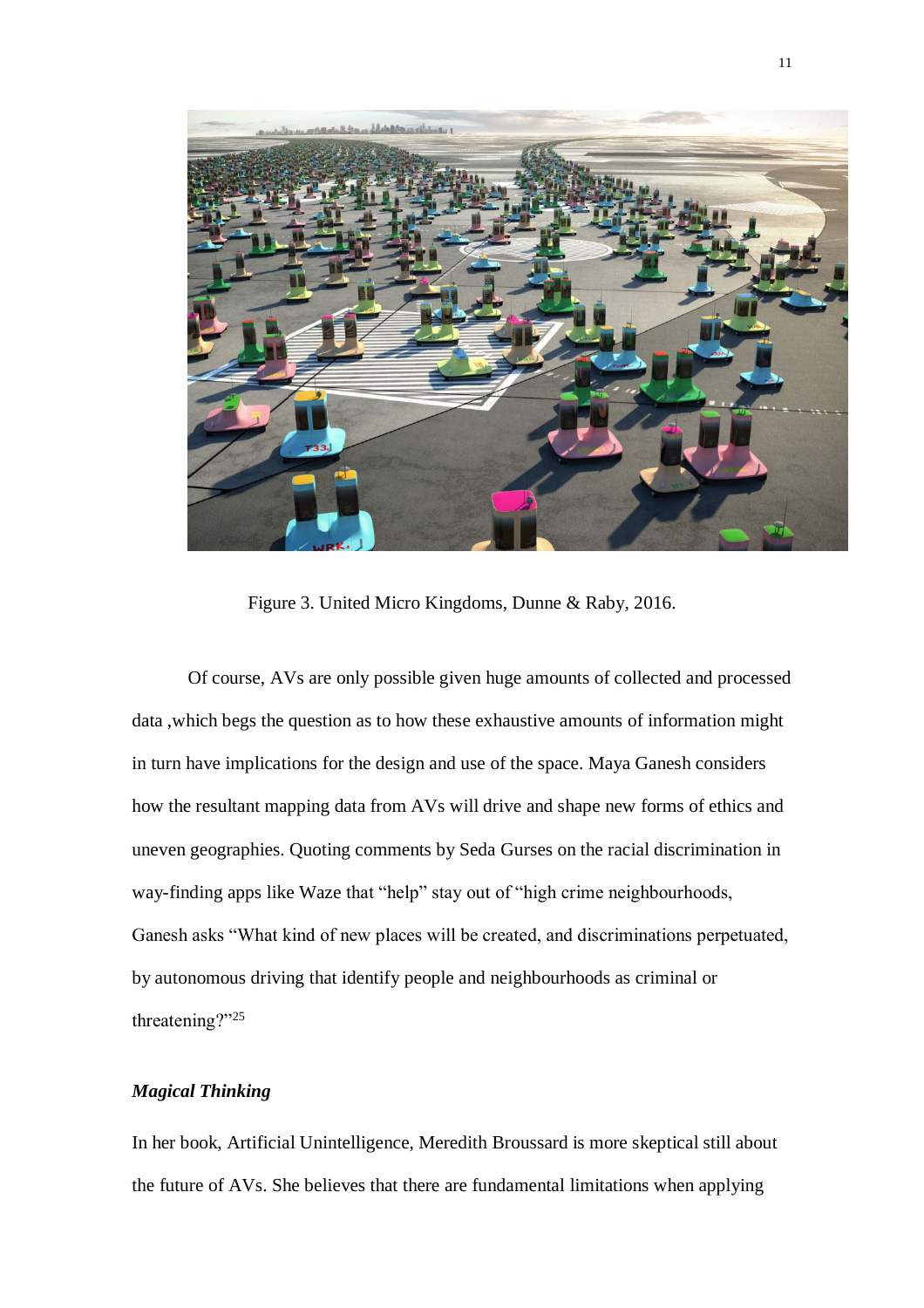computation to aspects of our everyday lives and that includes driving. To illustrate this theory, she takes the case of her own personal experience of participating in the Grand Challenge, the prize competition for AVs, funded by the Defense Advanced Research Projects Agency (DARPA) in the US. Boussard describes how in the 2005 challenge, the task was to create a robot that could navigate 175 miles through the Mojave desert. Quoting Stanford Professor of Computer Science, Sebastian Thrun, also a competition participant, as he described the task in the desert, "it didn't really matter whether an obstacle was a rock or a bush because either way you'd drive around it."<sup>26</sup> When the competition moved from the desert to an urban setting in 2007, the 'challenge' became much more complicated. In this context, the cars had to make 'intelligent' decisions in real time by performing sophisticated interactions with other vehicles, negotiating rightof-way and obeying rules of the road. Highlighting the cognitive jump from completing the task in a friction free space like the desert to an urban setting, Thrun conceded that "The challenge is to move from just sensing the environment to *understanding* the environment."<sup>27</sup> The core problem then for AVs, Boussard points out, is that they are without sentience or understanding, and so "replicating the process of human perception and decision-making is both complicated and impossible (with current technology)."28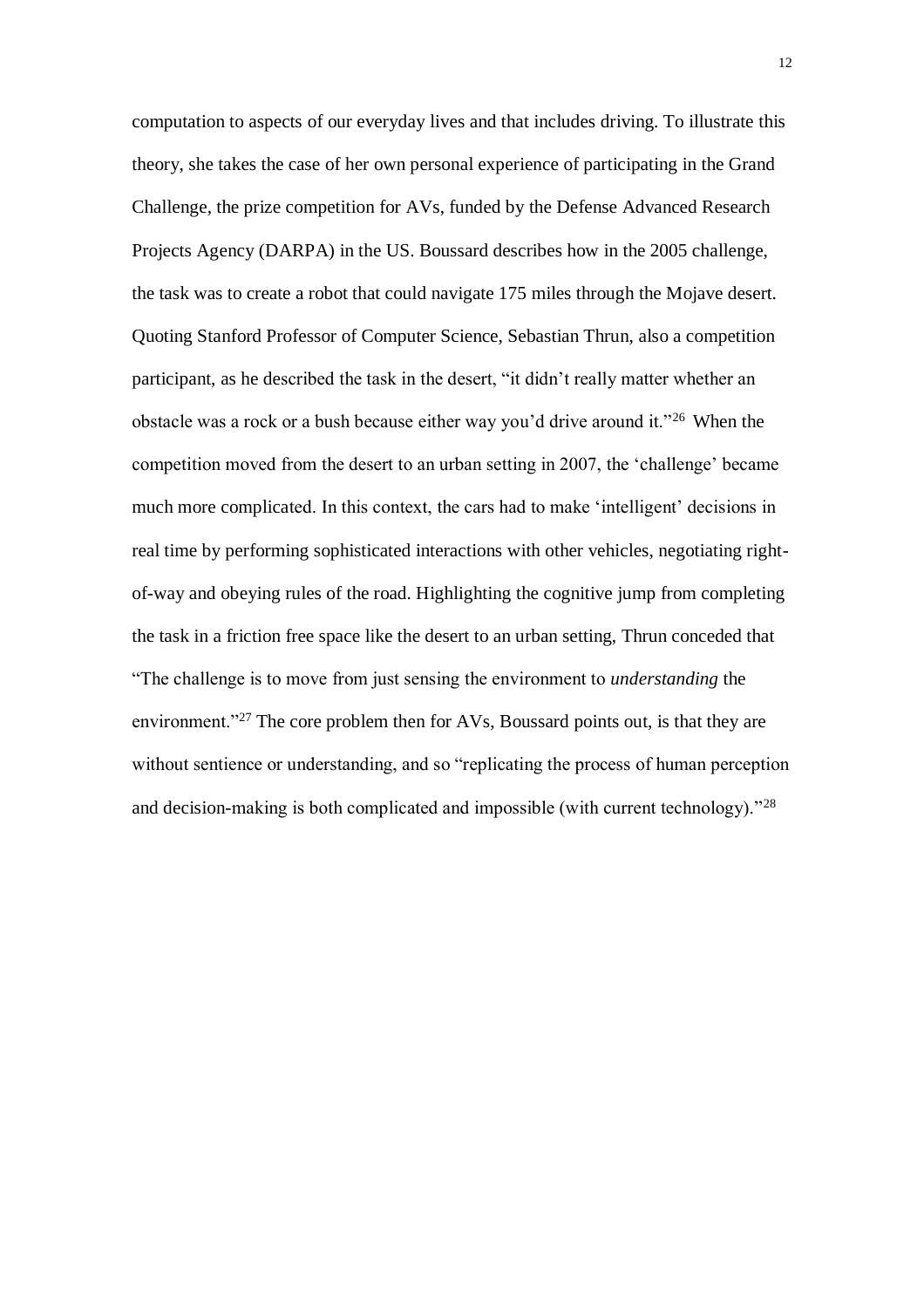

Figure 4. DARPA Urban Challenge, 2007. <http://archive.darpa.mil/grandchallenge/>

## **Three Point Turn**

In retrospect, the now historical, observational studies of Smithson and Venturi el al offer some parallels to the contemporary technological tools used by AVs in order to navigate the environment. Both employ techniques of scanning, sensing, tracking, categorising and mapping as they monitor the landscape at high resolution from the perspective of a car, trying to capture a complete awareness of the surrounding environment around them. Yet the work of Smithson and Scott Brown offer more than efficiency of data and statistical estimates. They bring a much needed, reflective, embodied, ethnographic, sociological and political thinking to the complex ways by which the technology of the car has shaped the built environment and human behaviour.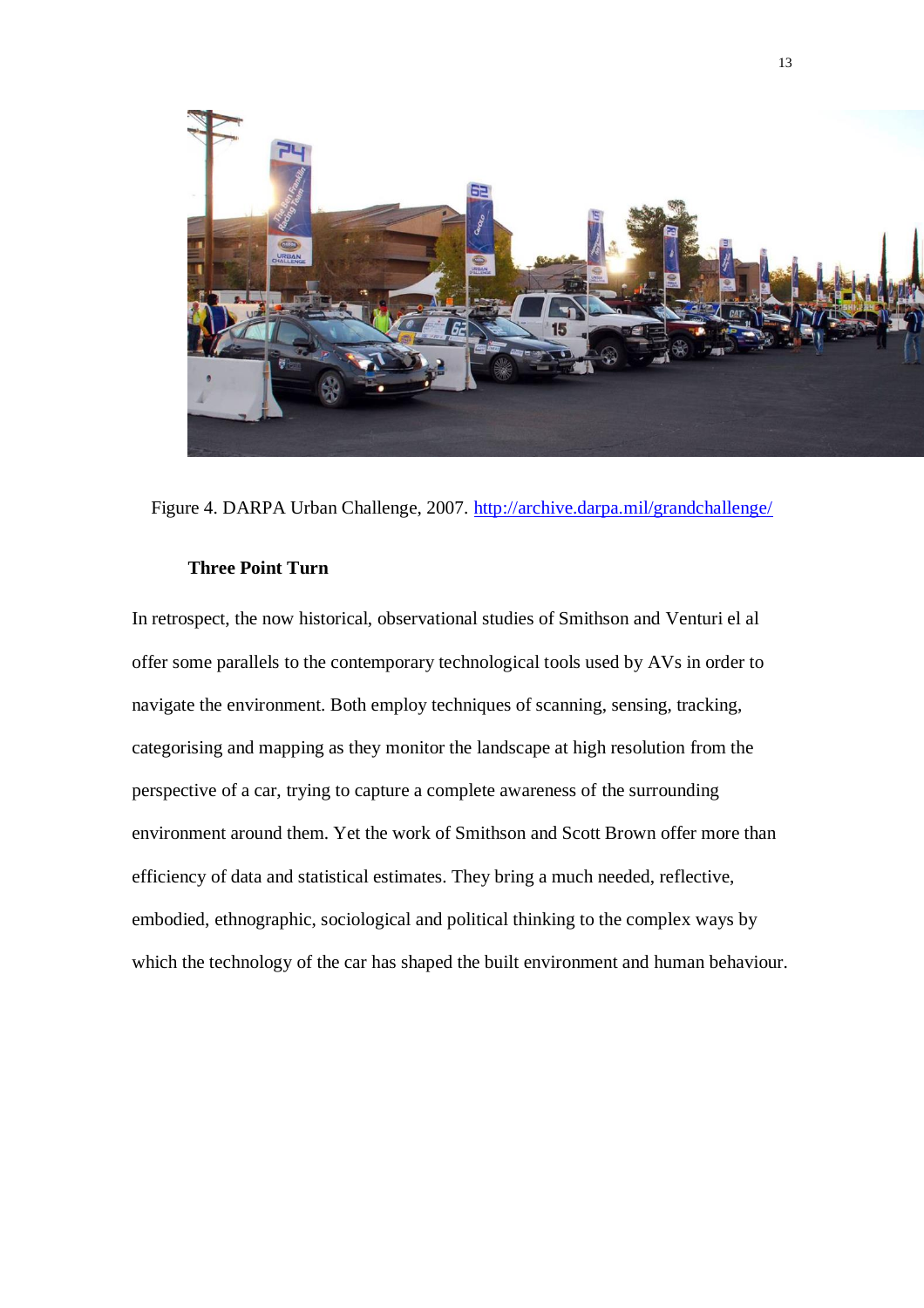

Figure 5. Learning from Las Vegas: The Forgotten Symbolism of Architectural Form, Robert Venturi, Denise Scott Brown, and Steven Izenour. 1972.

This prehistory of sensing the environment from the perspective of the moving car had a completely different set of objectives than that of the contemporary mobile sensing vehicle. Instead of sensing the environment in order to successfully navigate from A to B, as is the case with AVs, Smithson and Venturi el al sensed the environment to understand how the car has altered the urban fabric. For Venturi et al the study of the 'as found'environment while in motion was important because 'it teaches us … to be more understanding and less authoritarian in the plans we make."<sup>29</sup>

If there has been one paradigm that has defined urban development throughout the twentieth century, it has been the car. The resultant culturally and spatially entrenched patterns of automobility are undeniable. Looking forward, the discourse about its future as shaped by automakers and technology industry is focused on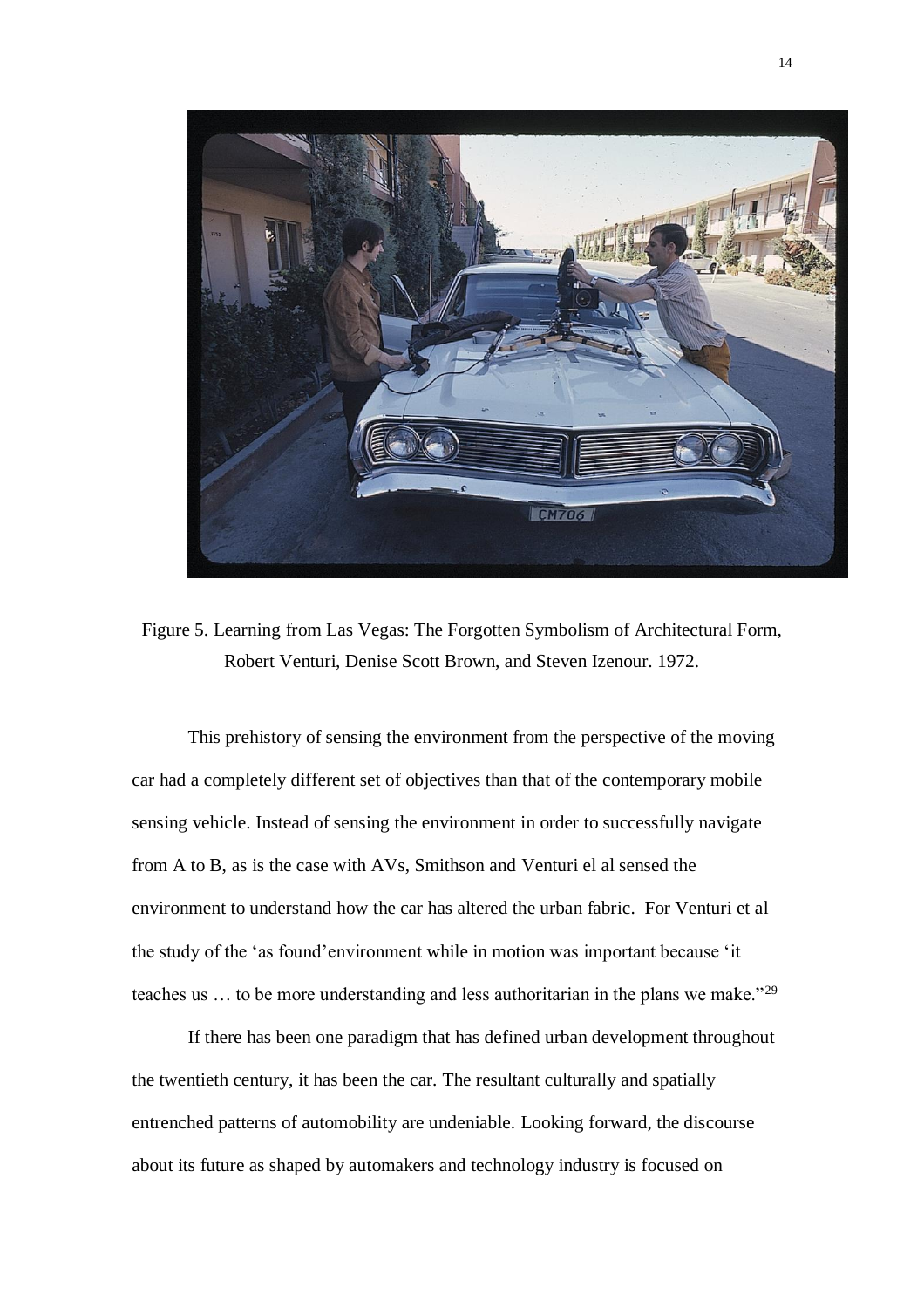deterministic solutions with values of logic, predictability and efficiency, as the primary objective functions. But in order to overcome the perceptual risks and interpretive shortcomings posed by both the AV technology itself and the auto and technology industries at large, we need to include a more diverse array of thinking into the process of understanding, imagining and designing for the complexity, unpredictability and irregularity of real-world environments. As architecture professor at the Illinois Institute of Technology, Marshall Brown, reminds us, "a society is cultural, and political, and aesthetic, and about desires — it's not just how you solve problems."<sup>30</sup>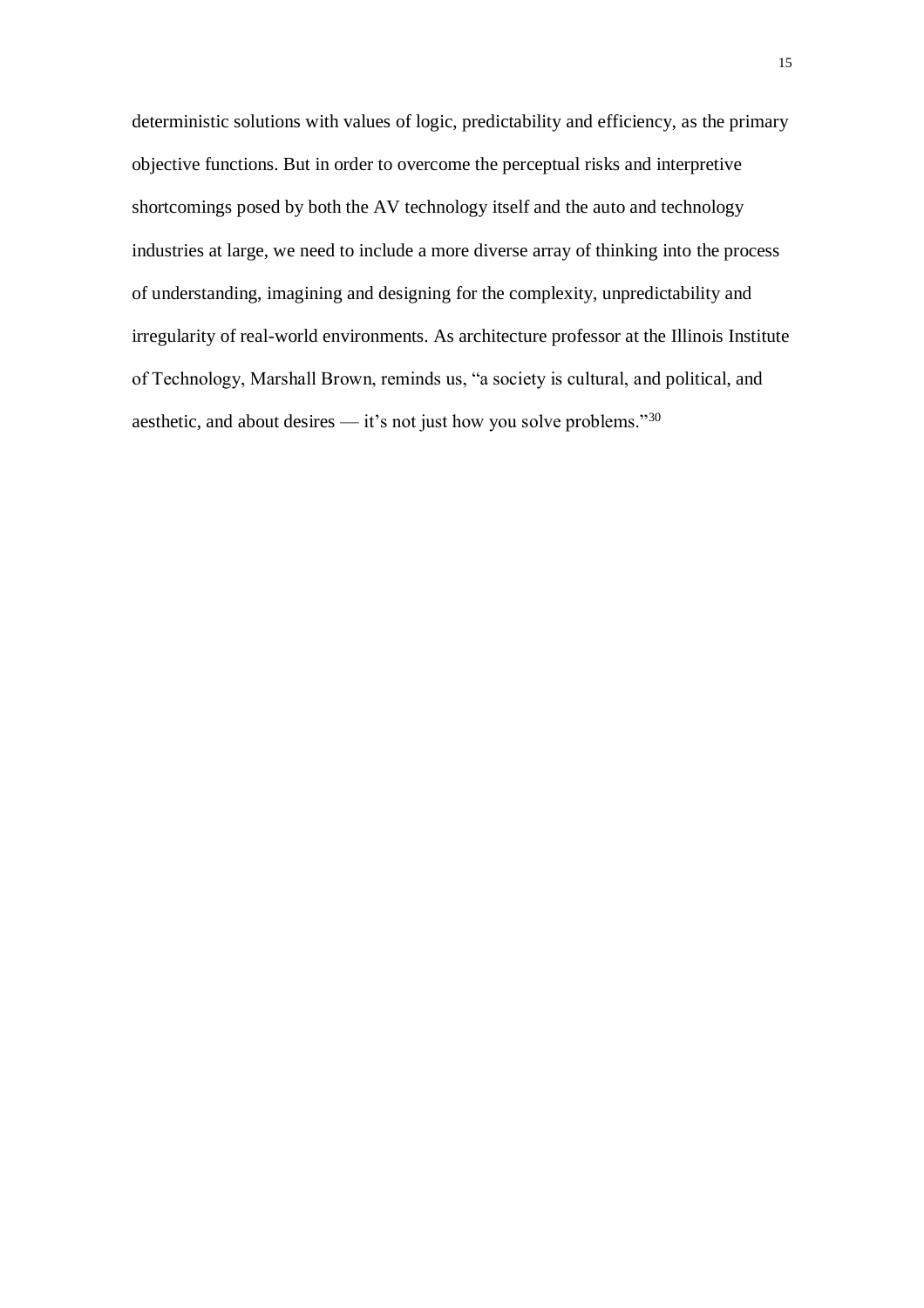#### **Notes**

<sup>1</sup> Alison Smithson, *AS in DS: An Eye on the Road* (Baden, Switzerland: Lars Muller Publishers, 1983).

 $<sup>2</sup>$  Ibid., 1.</sup>

3 Ibid., 23.

- <sup>4</sup> Robert Venturi, Denise Scott Brown and Steven Izenour, *Learning from Las Vegas: The Forgotten Symbolism of Architectural Form* (Cambridge, MA: MIT Press, 1972).
- <sup>5</sup> Nigel Bertram, *Furniture, Structure, Infrastructure: Making and Using the Urban Environment* (Surrey, England: Ashgate Publishing, 2013).
- 6 IEEE, News Release,<https://www.ieee.org/about/news/2012/5september-2-2012.html> (accessed Nov 01, 2018).
- <sup>7</sup> Bloomberg Philanthropies, *Taming the Autonomous Vehicle: A Primer for Cities.* (New York, 2017).
- <sup>8</sup> McKinsey & Company, *An Integrated Perspective on the Future of Mobility*. (New York, 2016), [http://bit.ly/FutureMob\\_B](http://bit.ly/FutureMob_B) (accessed Nov 01, 2018).
- <sup>9</sup> David Levinson, *The Transportation Futures Project: Planning for Technology Change*, Minnesota Department of Transportation, Office of Transportation System Management, Research Report (January 2016).
- <sup>10</sup> Christopher Mims, "Driverless Hype Collides With Merciless Reality," *The Wall Street Journal*, Sept. 13, 2018 [https://www.wsj.com/articles/driverless-hype-collides-with](https://www.wsj.com/articles/driverless-hype-collides-with-merciless-reality-1536831005)[merciless-reality-1536831005](https://www.wsj.com/articles/driverless-hype-collides-with-merciless-reality-1536831005) (accessed Nov 01, 2018).
- <sup>11</sup> Rob Kitchin and Martin Dodge, *Code/Space: The Software of Everyday Life* (Cambridge, MA: MIT Press, 2013).
- <sup>12</sup> Adam Greenfield, Radical Technologies: The Design of Everyday Life (London: Verso, 2017), 474.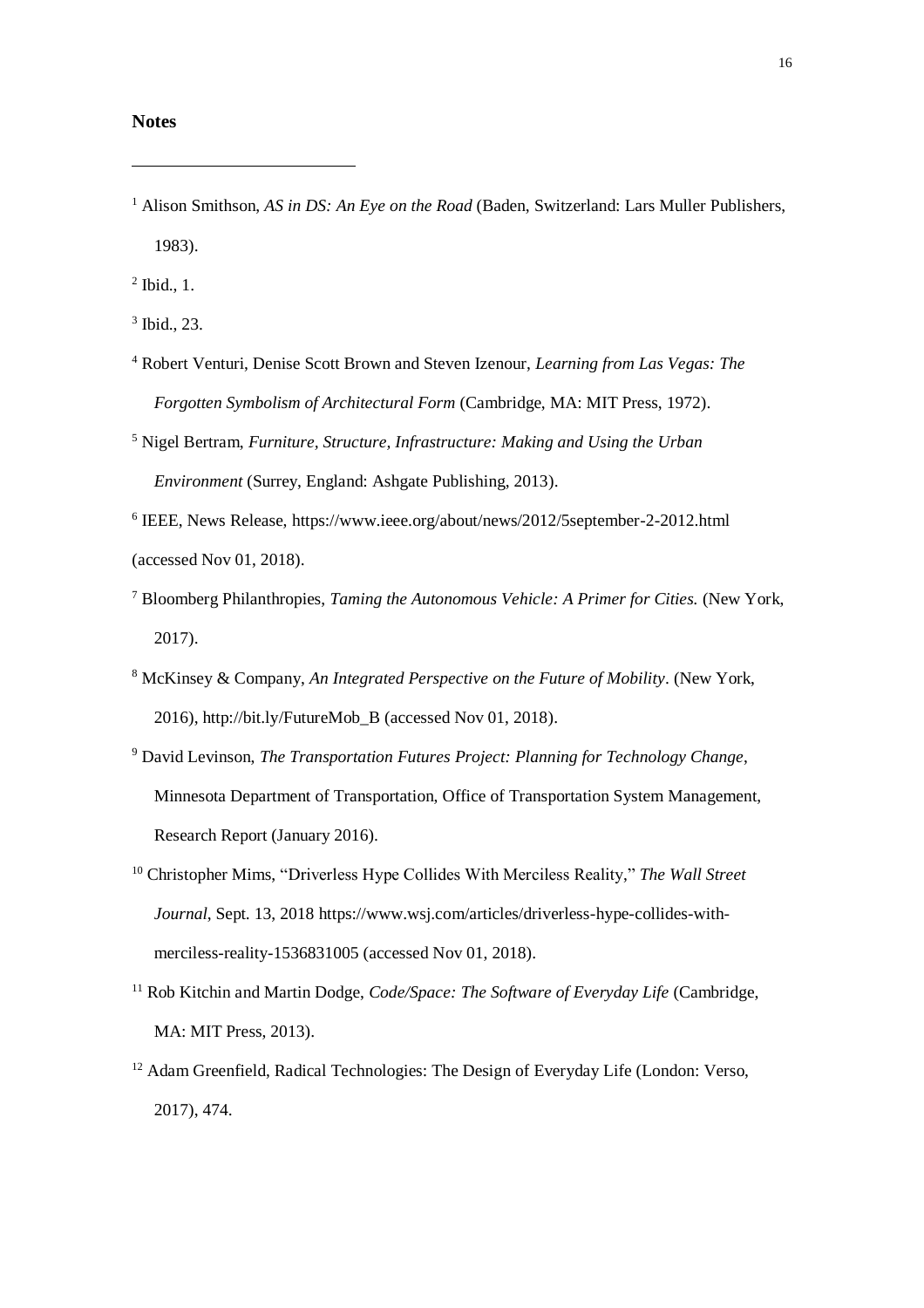- <sup>13</sup> Shannon Mattern, "Mapping's Intelligent Agents," Places Journal, September 2017. <https://doi.org/10.22269/170926> (accessed Nov 01, 2018).
- <sup>14</sup> McKinsey & Company, *Automotive Revolution – Perspective Towards 2030*, 2016, 4.
- <sup>15</sup> Carlo Ratti and Matthew Claudel, *The City of Tomorrow: Sensors, Networks, Hackers, and the Future of Urban Life* (New Haven: Yale University Press, 2016), 99.

<sup>16</sup> Ibid., 103.

 $17$  Ibid.

- <sup>18</sup> UC Davis, Insititute of Transportation Studies, *Disruptive Transportation: The Adoption, Utilization, and Impacts of Ride-Hailing in the United States*, Research Report – UCD-ITS-RR-17-07, October 2017.
- <sup>19</sup> Bruce Schaller, "Unsustainable? The Growth of App-Based Ride Services and Traffic, Travel and the Future of New York City," Schaller Consulting, February 2017, schallerconsult.com/rideservices/unsustainable.htm (accessed Nov 01, 2018).
- <sup>20</sup> Mimi Sheller, *Mobility Justice: The Politics of Movement in an Age of Extremes.* (London: Verso, 2018), 268.
- <sup>21</sup> Geoff Manaugh, "The Dream Life of Driverless Cars." *The New York Times,* Nov. 15, 2015 https://www.nytimes.com/2015/11/15/magazine/the-dream-life-of-driverless-cars.html? r=0 (accessed Nov 01, 2018).
	- [http://cramer.pleintekst.nl/essays/crapularity\\_hermeneutics/#fnref37](http://cramer.pleintekst.nl/essays/crapularity_hermeneutics/#fnref37) (accessed Nov 01, 2018).
- $23$  Bjarke Ingels Group, (Driver)less is More (Denmark, 2013)

<sup>22</sup> Florian Cramer, Crapularity Hermeneutics,

- <sup>24</sup> Anthony Dunne and Fiona Raby, *Speculative Everything: Design, Fiction, and Social Dreaming* (Cambridge, MA: MIT Press, 2013).
- <sup>25</sup> Maya Indira Ganesh 2016. "Cities After Cars, Places After Data" Dec. 1, 2016
- https://thesocietypages.org/cyborgology/2016/12/01/cities-after-cars-places-after-data/
- <sup>26</sup> Meredith Broussard, *Artificial Unintelligence:How Computers Misunderstand the World* (Cambridge, MA: MIT Press, 2018), 124.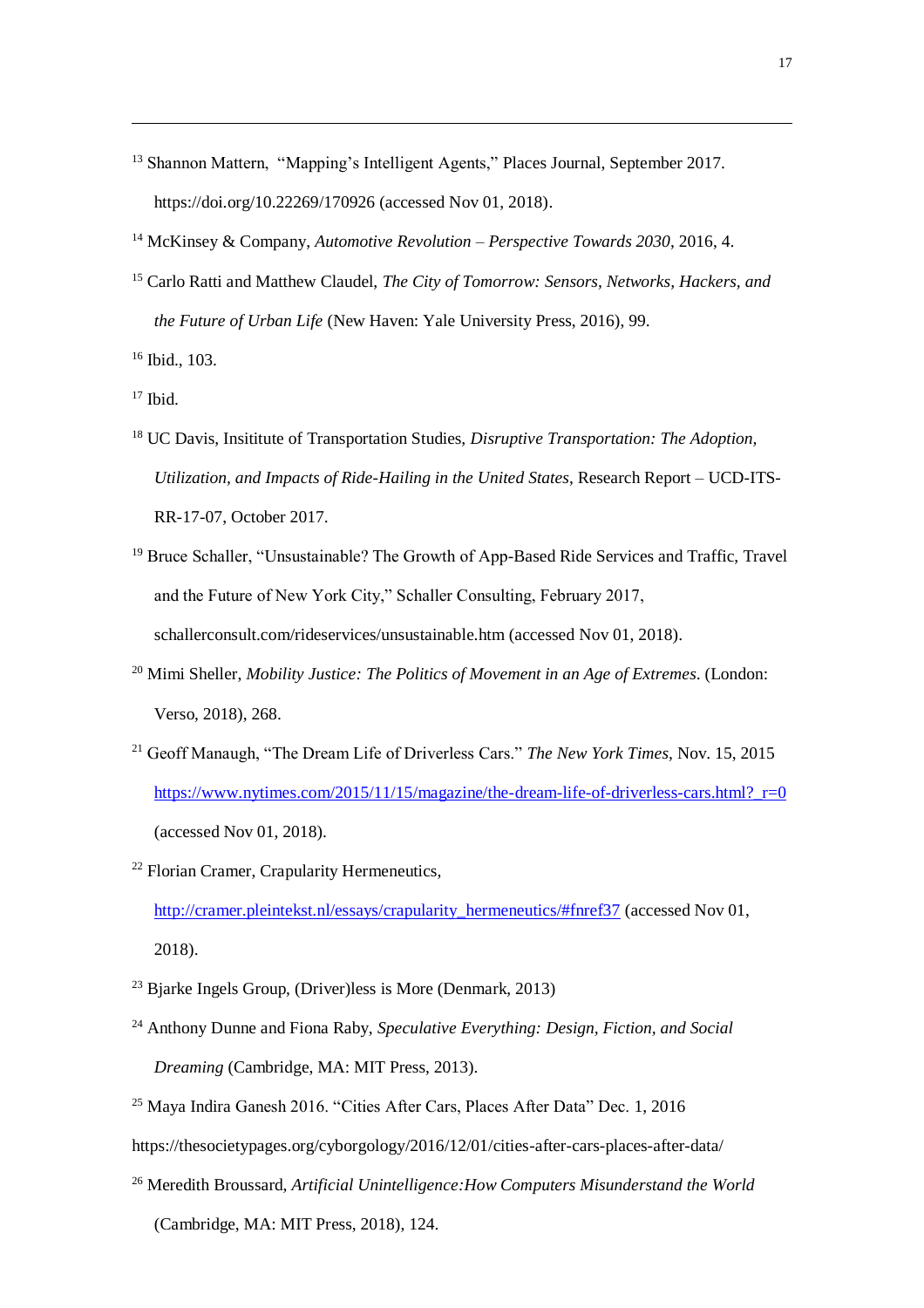$27$  Ibid.

<sup>28</sup> Ibid., 132.

- <sup>29</sup> Venturi, Scott Brown and Izenour, Learning from Las Vegas: The Forgotten Symbolism of Architectural Form, 6.
- <sup>30</sup> Anna Wiener, "Full Tilt:When 100% of Cars are Autonomous", *The New York Times.*  Nov. 7, 2017 [https://www.nytimes.com/interactive/2017/11/08/magazine/tech-design](https://www.nytimes.com/interactive/2017/11/08/magazine/tech-design-autonomous-future-cars-100-percent-augmented-reality-policing.html#picturing-the-self-driving-city)[autonomous-future-cars-100-percent-augmented-reality-policing.html#picturing-the-self](https://www.nytimes.com/interactive/2017/11/08/magazine/tech-design-autonomous-future-cars-100-percent-augmented-reality-policing.html#picturing-the-self-driving-city)[driving-city](https://www.nytimes.com/interactive/2017/11/08/magazine/tech-design-autonomous-future-cars-100-percent-augmented-reality-policing.html#picturing-the-self-driving-city) (accessed Nov 01, 2018).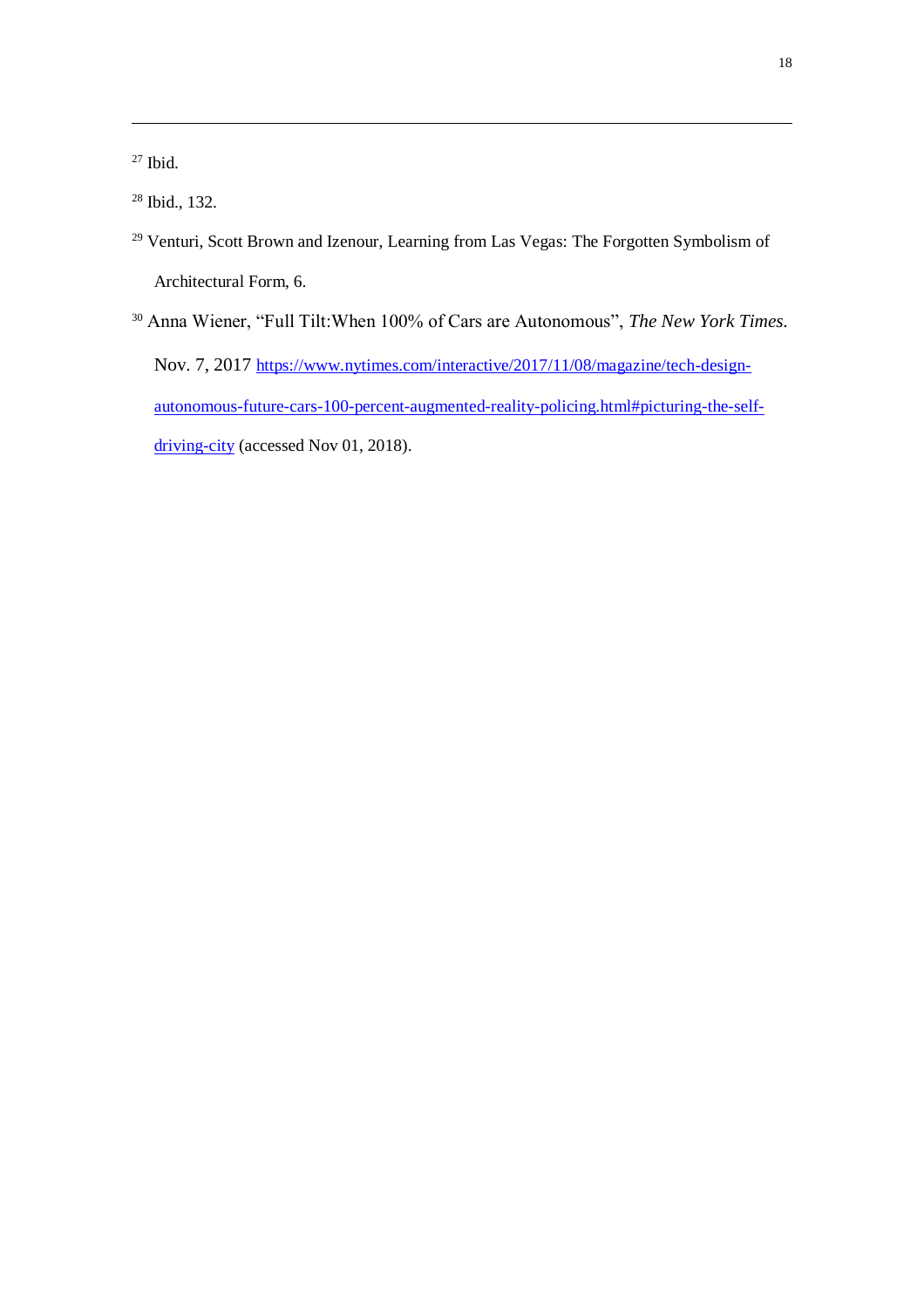# **References**

- Bertram, Nigel. 2013. *Furniture, Structure, Infrastructure: Making and Using the Urban Environment*. Surrey, England: Ashgate Publishing.
- Bjarke Ingels Group. 2013. *(Driver)less is More*. Denmark. Available online: https://vimeo.com/68835782
- Bloomberg Philanthropies. 2017. *Taming the Autonomous Vehicle: A Primer for Cities*. New York.

Cramer, Florian. *Crapularity Hermeneutics.* Available online:

http://cramer.pleintekst.nl/essays/crapularity\_hermeneutics/#fnref37

- Dunne, Anthony, and Fiona Raby. 2013. *Speculative Everything: Design, Fiction, and Social Dreaming.* Cambridge, MA: The MIT Press.
- Ganesh, Maya Indira. 2016. "Cities After Cars, Places After Data" Dec. 1. Available online: [https://thesocietypages.org/cyborgology/2016/12/01/cities-after-cars](https://thesocietypages.org/cyborgology/2016/12/01/cities-after-cars-places-after-data/)[places-after-data/](https://thesocietypages.org/cyborgology/2016/12/01/cities-after-cars-places-after-data/)
- Greenfield, Adam. 2017. *Radical Technologies: The Design of Everyday Life*. London: Verso.
- Levinson, David. 2016 "The Transportation Futures Project: Planning for Technology Change", Minnesota Department of Transportation, Office of Transportation System Management, Research Report (January 2016).
- Kitchin, Rob, and Martin Dodge. 2011. *Code/Space: The Software of Everyday Life.* Cambridge, MA: MIT Press.
- Mattern, Shannon. 2017. "Mapping's Intelligent Agents," Places Journal, September 2017. Accessed 06 Nov 2018. <https://doi.org/10.22269/170926>
- Manaugh, Geoff. 2015. "The Dream Life of Driverless Cars." The New York Times, Nov. 15. Available online: https://www.nytimes.com/2015/11/15/magazine/thedream-life-of-driverless-cars.html? r=0
- Mims, Christopher. 2018. "Driverless Hype Collides With Merciless Reality." The Wall Street Journal, Sept. 13. Available online: [https://www.wsj.com/articles/driverless-hype-collides-with-merciless-reality-](https://www.wsj.com/articles/driverless-hype-collides-with-merciless-reality-1536831005)[1536831005](https://www.wsj.com/articles/driverless-hype-collides-with-merciless-reality-1536831005)
- Ratti, Carlo, and Claudel Matthew. 2016. *The City of Tomorrow: Sensors, Networks, Hackers, and the Future of Urban Life.* New Haven: Yale University Press.